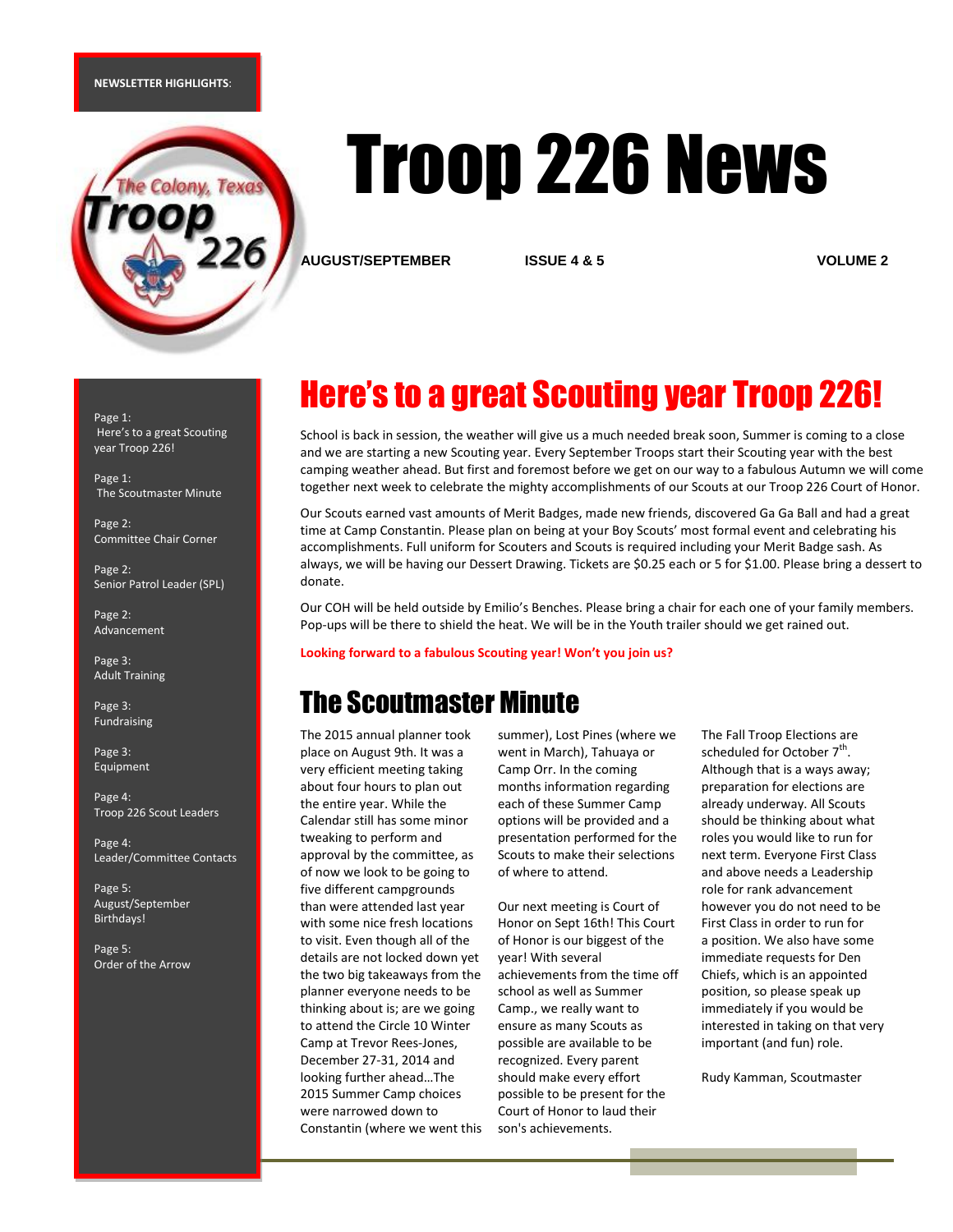## Page 2 of 5 Troop 226 News



### Committee Chair Corner

Our new Troop Management software system has been selected and is now LIVE and ready for use! The new system is from TroopWebHost and meets all of the requirements identified earlier this year. We will be using this system to manage Troop communications, event sign ups as well as advancements and Troop financial transactions. Emails have been sent out with user ids and passwords, so please check your Inbox for them as well as your Spam folder. If you need your account information re-sent, just let me know! For your convenience, the link to the new system is also on our Troop website.

We've had some changes in Committee roles this month: Ms. Aileen has stepped down as Treasurer since they have relocated to McKinney. Ms. Tonia has stepped down as Secretary due to her work schedule. She will remain as a member at large and will help out as her schedule allows with Troop business and Boards of Review. Ms. Margaret Richter will be picking up as Secretary as her schedule allows. Mr. Glenn Leondike has graciously agreed to take on the role of Outdoor Chair. Even with all of these changes, we still need your help! We desperately need a new Treasurer, Advancements Chair and Equipment Coordinator. Please, please, please reach out to me if you can help out in any way!

Karen Herring, Committee Chair



# Senior Patrol Leader

This month has been a great month with our august lock in. It was a great time to have fun with fellow scouts and meet new scouts from other troops. We have had another great month and hope it continues like this for the months to come!

Zachary Leondike, Assistant Senior Patrol Leader



## Advancement

At the August Boards of Review one Scout was successful in advancing to his next rank. Congratulations to: Cannan C - Tenderfoot

Over the summer I only received a few blue cards for partial Merit Badges that were completed. Just a reminder, that Merit Badge completion is the Scout's responsibility. We are typically not going to pursue setting up appointments with anyone. For those that need it, the first 30 minutes of our weekly meetings (the same time frame as TFC) can always be used to meet with counselors to work on merit badges but the Scout needs to initiate that contact. Some additional information regarding Merit Badges and TroopWebHost: •To view your partial Merit Badge list in TroopWebHost go to My Stuff -> My Merit Badges and click on the "Uncompleted Merit Badge Requirements" button to load the PDF report. • To find a counselor for the Merit Badge you wish to complete or begin go to Advancement -> Merit Badge Counselors for a complete list. • A reminder that a Scout is COURTEOUS! It is much easier for a counselor to be contacted prior to a meeting so they can be prepared as opposed to walking up to one after closing to ask if they can stay late to assist with your badge. Letting the counselor know in advance you will need a bit of their time is always appreciated.

As a head's up, in the coming months the PLC has been asked to plan meetings which would cover Second Class requirement 9A "Participate in a program on the dangers of using drugs, alcohol, and tobacco" as well as First Class requirement 5 "Visit with an individual your constitutional rights and obligations". These opportunities are typically conducted once per year so for any Scouts needing to complete these requirements it is very important that they attend those sessions. Once the dates for these activities are identified I will email out the schedule to everyone who needs to be there.

Rudy Kamman, Acting Advancement Chair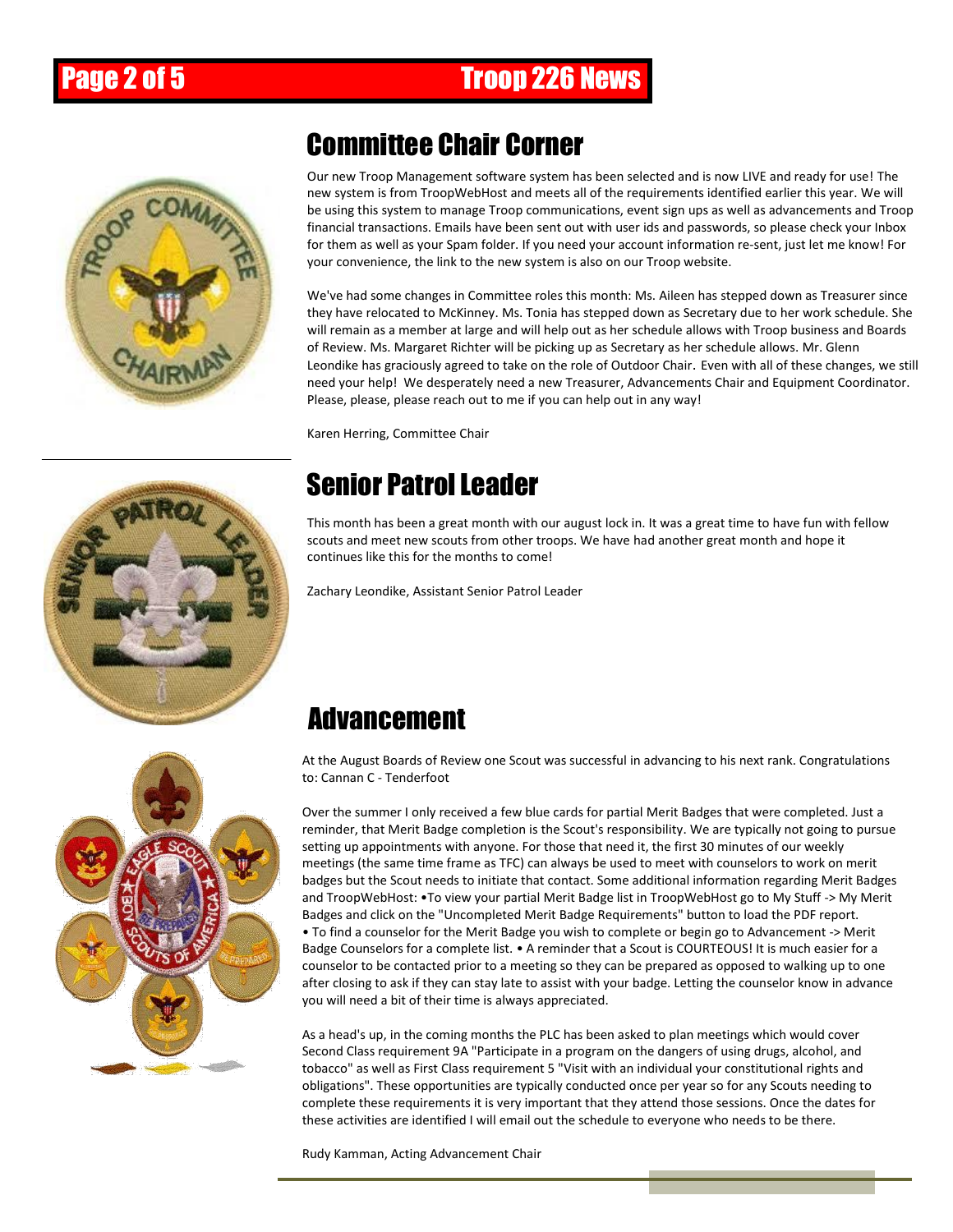## Adult Training

Boys Scouts Leadership Specific Training: 3 classes coming up: 10/16/14, 10/23 and 10/30/14 @ FUMC of Richardson. Fee: \$10. Contact: Jeff Page - email [Jeff.page@L-3com.com](mailto:Jeff.page@L-3com.com) <http://ntrail.org/content/boy-scout-leader-specific-training-part-1-classroom-0>

IOLS is being offered Friday 09/20, 6PM until 9PM, 09/21/2013 at Camp Holland in Weatherford. Contact Andy Stokes[, sekotsydna@gmail.com](mailto:sekotsydna@gmail.com) or (682) 225-4904 to register. Another Outdoor Leader Skills Program: 10/24 - 10/26/14. Get to participate in an actual camp out. Advance registration required. Fee: \$20 Location: Trevor Rees-Jones. Website: <http://ntrail.org/?q=content/outdoor-leader-skills-weekend-1024-262014>

SM Specific Training can still be taken online. Please email me at: [appioriley@prodigy.net](mailto:appioriley@prodigy.net) if you have any questions.

Atim Appio-Riley, Adult Training Coordinator

### Fundraising Equipment

Popcorn, Popcorn, Popcorn! It's that time of year and not too late to participate! Popcorn is the biggest Fundraiser of the year that supports your Troop. Without Popcorn sales, your Troop would financially cease to run unless we held at least one Fundraiser a month minimum. I like to Scout and I know the boys do too, so let's sell some Popcorn and have a fantastic Scouting year!

There are still many Scouts that have yet to pick up their Show and Deliver Popcorn. Please contact me to schedule a time to pick up. Show and Deliver sales end October  $7<sup>th</sup>$ . Take Order Form sales started August  $6<sup>th</sup>$ . If you do not have your form that Mr. Joe passed out, please come by my house and get one out of the my Scout Box or contact me and we can make arrangements to meet.

We sold almost \$12,000.00 in Popcorn last year and we can easily sell that amount this year. Only 25% of the boys participated in last year's Popcorn sale…imagine how much we could sell if we all sold. This Troop belongs to all of us…we all need to do our part.

There are many incentives and prizes for each Scout selling Popcorn. Last year the Scout's won over \$3,000.00 in prizes. There are no boundaries for sales. If Grandma lives in Garland, sell there. If Uncle Tony lives in Tucson, sell there. Taking your order forms to work, church, day care, etc., is another fabulous way to sell. Have family in Pennsylvania and not visiting any time soon…be sure to set up your Scout's online account for Trail's End online sales. It is easy and you can send emails to far away family and it has Facebook and Twitter links as well!

We are continuing our aluminum can drive. Your aluminum can donations made it possible to purchase our new, gently used Troop Trailer last year. I am challenging you for the next year to fill up the Red Troop Trailer once a quarter with your Aluminum Cans. The proceeds go to your Equipment needs…charcoal, broken equipment, trailer maintenance, new equipment purchases and so on!

Bring all of your aluminum cans to each meeting and either myself or my husband, Jeff Thompson, ASM, can accept these. Please do not send in cans that are dirty or un-rinsed as they will be thrown away and not recycled. It is much easier to rinse a fresh can than it is to rinse dried on drink. **Please CRUSH your cans from now on!**

Cindy Thompson, Fundraising Chair

There are several ways to obtain funds for Equipment or Equipment itself. Besides our Aluminum Can Fundraiser that is ongoing year round we also accept donations.

One of our greatest Equipment expenses is Charcoal! These boys use it at every Campout. If every family were to pick up one bag of Charcoal the next time you grocery shop, we could be set on Charcoal for the next year and the Equipment money could go towards stoves, maintenance, Troop Trailer tires, a new Troop kitchen for new Scouts, trailer registration and so on.

Please consider picking up a bag of Charcoal on your next grocery shopping day. It does not matter the brand as any Charcoal will do.

Cindy Thompson Acting Equipment Chair



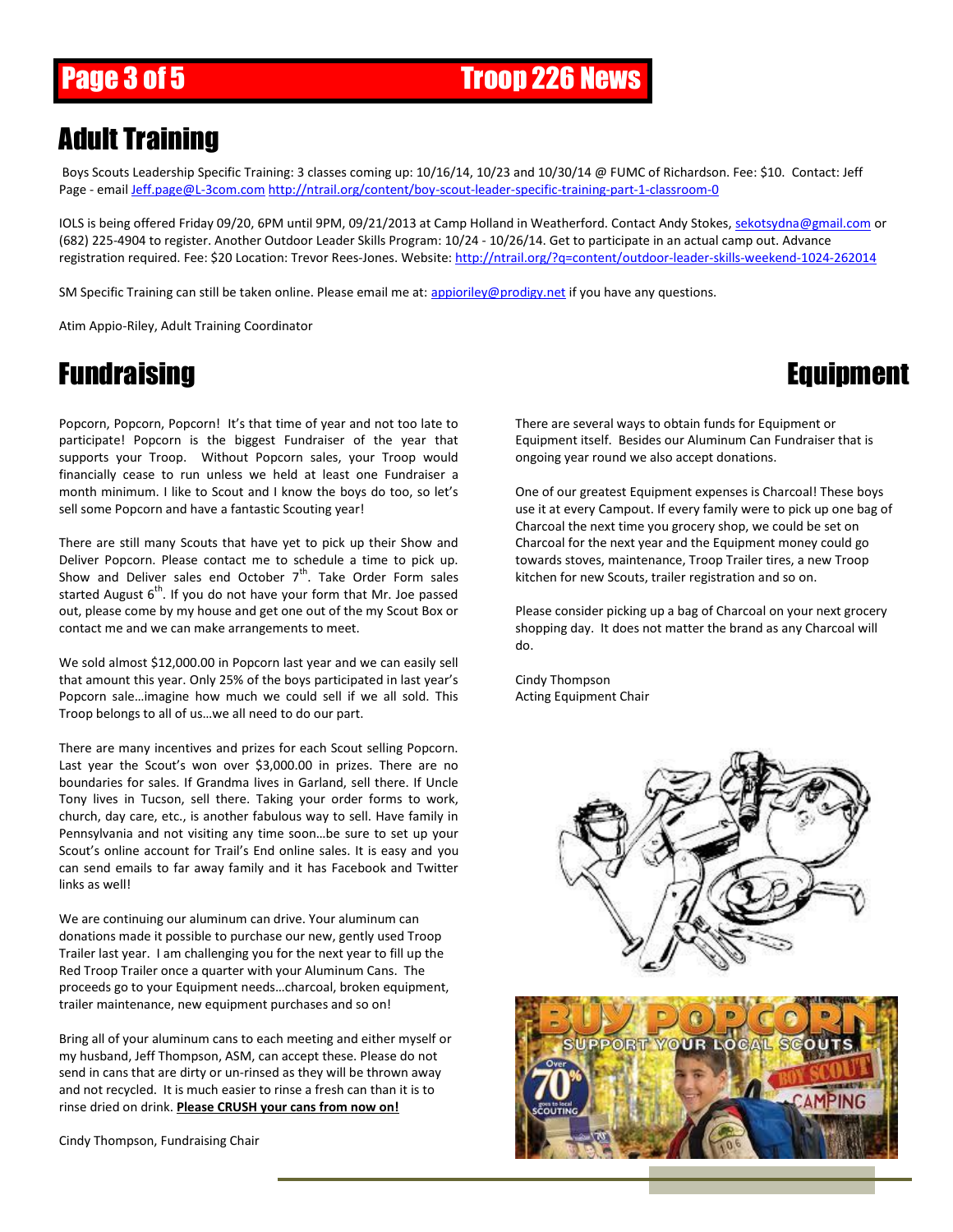# Page 4 of 5 Troop 226 News

#### ł **Troop 226 Scout Leaders March-Oct. 2014**

**Senior Patrol Lea**d**er**: Zachary Leondike **Asst. Senior Patrol Leader**: Seth H. **Quartermaster**: Jared P. S**cribe**: Raymar T. **Librarian**: Casey T. **Historian**: Zachary W. **Chaplains Aide**: Collin L. **Troop Guide:** Sam J. **Webmaster:** Joseph M.

#### **Patrol Leaders**:

**Bloo Yeti Patrol Leader**: Elmer Y. **Sea Dawgs Patrol Leader**: Arinze A. **Asst. Patrol Leader**: Casey T. **Asst. Patrol Leader**: Zachary W.

**Thunderhawks Patrol Leader**: Raley W. **Fire Dragons Patrol Leader**: Isaac R. **Asst. Patrol Leader**: TBD **Asst. Patrol Leader**: Joseph M.

**Den Chiefs:** Matthew W. and Casey T.

**May you Lead with Success…**

#### Leader & Committee Contact Information

#### **Scoutmaster:**

Rudy Kamman, Scoutmaster scoutmaster@troop226.com

#### **Assistant Scoutmasters:**

Jesse Ortiz, ASM asm4@troop226.com Marvin Williams, ASM asm9@troop226.com Ron Probasco, ASM asm5@troop226.com Mike Lesh, ASM asm3@troop226.com Jon Jacobs, ASM asm1@troop226.com Emilio Ortiz, ASM Chris Sachnik, MB ASM asm12@troop226.com

Jeff Thompson, ASM asm7@troop226.com Joe Macy, ASM webmaster@troop226.com Lyle Grisso, ASM asm11@troop226.com

Jeff Mack, Medical ASM asm10@troop226.com

#### **Committee:**

Karen Herring, Committee Chair committeechair@troop226.com Rudy Kamman, Acting Advancement Chair advancements@troop226.com Geraldine Leondike, Service Projects service@troop226.com Atim Appio-Riley, Adult Training Chair training@troop226.com Cindy Thompson, Fundrsg/Newsletter/Eqpmt fundraising@troop226.com Glenn Leondike, Outdoor Chair **come controlled as a controlled and Chair** controlled and Glenn Leondike, Outdoor Treasurer, Open treasurer@troop226.com Margaret Richter, Secretary secretary@troop226.com Maria Ortiz, Committee Member committee2@troop226.com Kim Franklin, Committee Member [committee1@troop226.com](mailto:committee1@troop226.com) Tonia Holliman, Committee Member [committee3@troop226.com](mailto:committee3@troop226.com)



**September 11, 2001 ALWAYS REMEMBER!**